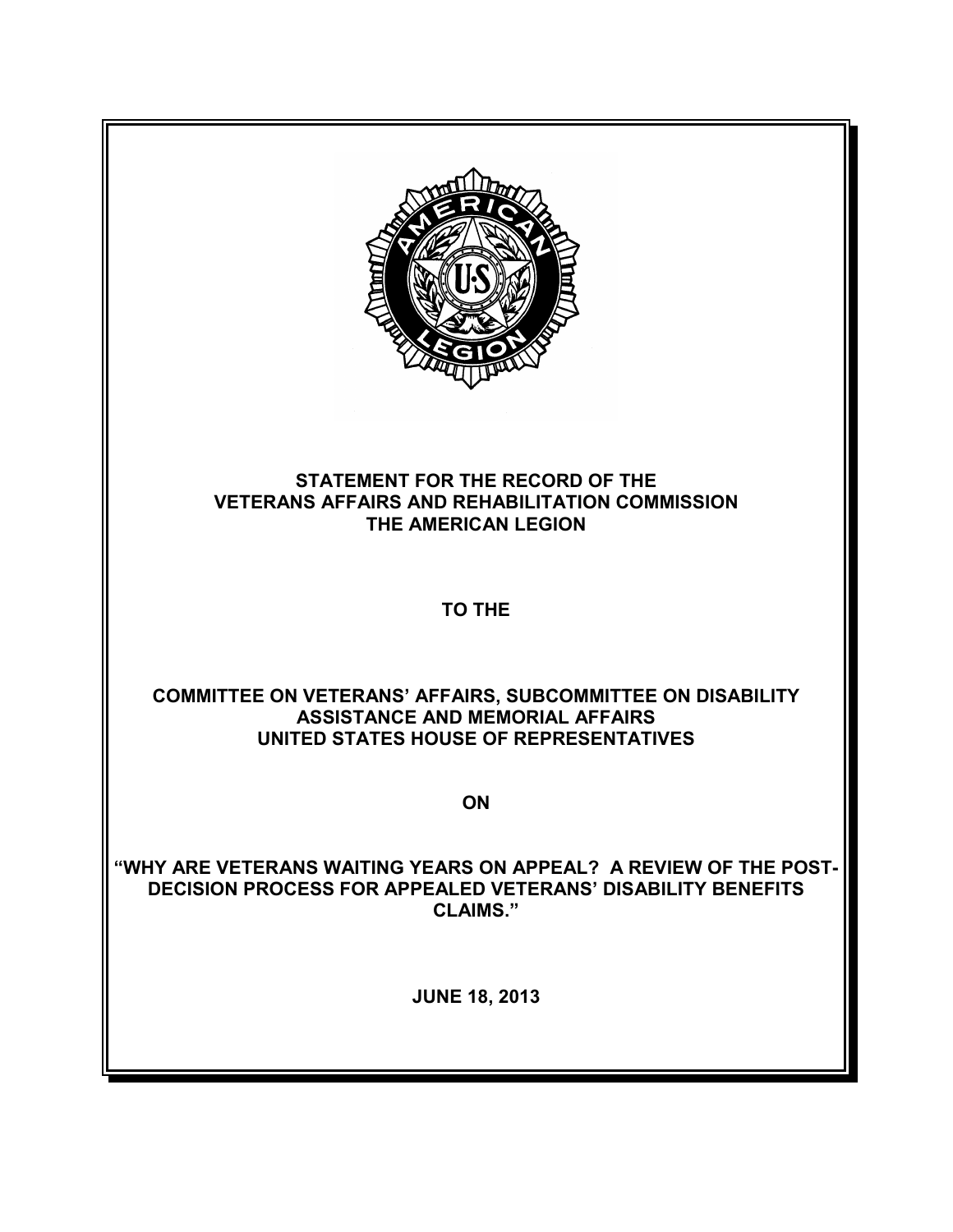## **STATEMENT FOR THE RECORD OF THE VETERANS AFFAIRS AND REHABILITATION COMMISSION THE AMERICAN LEGION TO THE COMMITTEE ON VETERANS**' **AFFAIRS, SUBCOMMITTEE ON DISABILITY ASSISTANCE AND MEMORIAL AFFAIRS**

## **UNITED STATES HOUSE OF REPRESENTATIVES**

**ON**

## "**WHY ARE VETERANS WAITING YEARS ON APPEAL? A REVIEW OF THE POST-DECISION PROCESS FOR APPEALED VETERANS**' **DISABILITY BENEFITS CLAIMS.**"

## **JUNE 18, 2013**

Nationwide, The American Legion has over 2,600 accredited representatives assisting veterans and their dependents seeking benefits from the Department of Veterans Affairs (VA). Additionally, 13 national appeals representatives are employed by The American Legion to represent claimants at the Board of Veterans' Appeals (BVA). Our national appeals representatives fervently advocate on behalf of veterans and their dependents to rectify errors committed by VA personnel during the adjudication process. We are honored to have represented over 698,000 veterans and their dependents in fiscal year 2013 resulting in the awarding of over \$5.7 billion in VA benefits during the fiscal year.

On behalf of National Commander James Koutz and the 2.4 million veterans of The American Legion, we would like to thank this Committee for the opportunity to address the critical issue of the appeals backlog affecting veterans across the nation.

From January 1, 2010 through June 1, 2013, The American Legion has represented 29,542 veterans and their dependents in their quest for veterans' benefits at BVA. Of these claims, The American Legion effectively proved the VA erred or failed to fully develop a claim in 21,632 cases. Of the 21,632 claims, 27 percent of claimants had benefits awarded by the BVA, indicating VA erred in its original adjudication, and only 45 percent of the claims proved to be fully and properly developed, indicating that VA failed in its development process more than half the time.

According to VA's Monday Morning Workload Report published on June 3, 2013, VA states they correctly adjudicated claims with 89.6 percent accuracy over the previous three months. Although the BVA statistics represent a portion of the claims adjudicated at the 56 VA Regional Offices (VAROs) and Appeals Management Center (AMC), we submit the statistics produced by BVA provide a sample of the quality in adjudication nationally at the VAROs. The accuracy statistics as indicated by BVA suggests VAROs are providing quality decisions in less than one out of four claims; these statistics are in stark contrast to VA's published report.

Unquestionably, the appeals process proves time-consuming and frustrating for the veteran population. By the time BVA renders a decision, a claimant will often have spent many years in

Page  $\boldsymbol{\mathsf{C}}$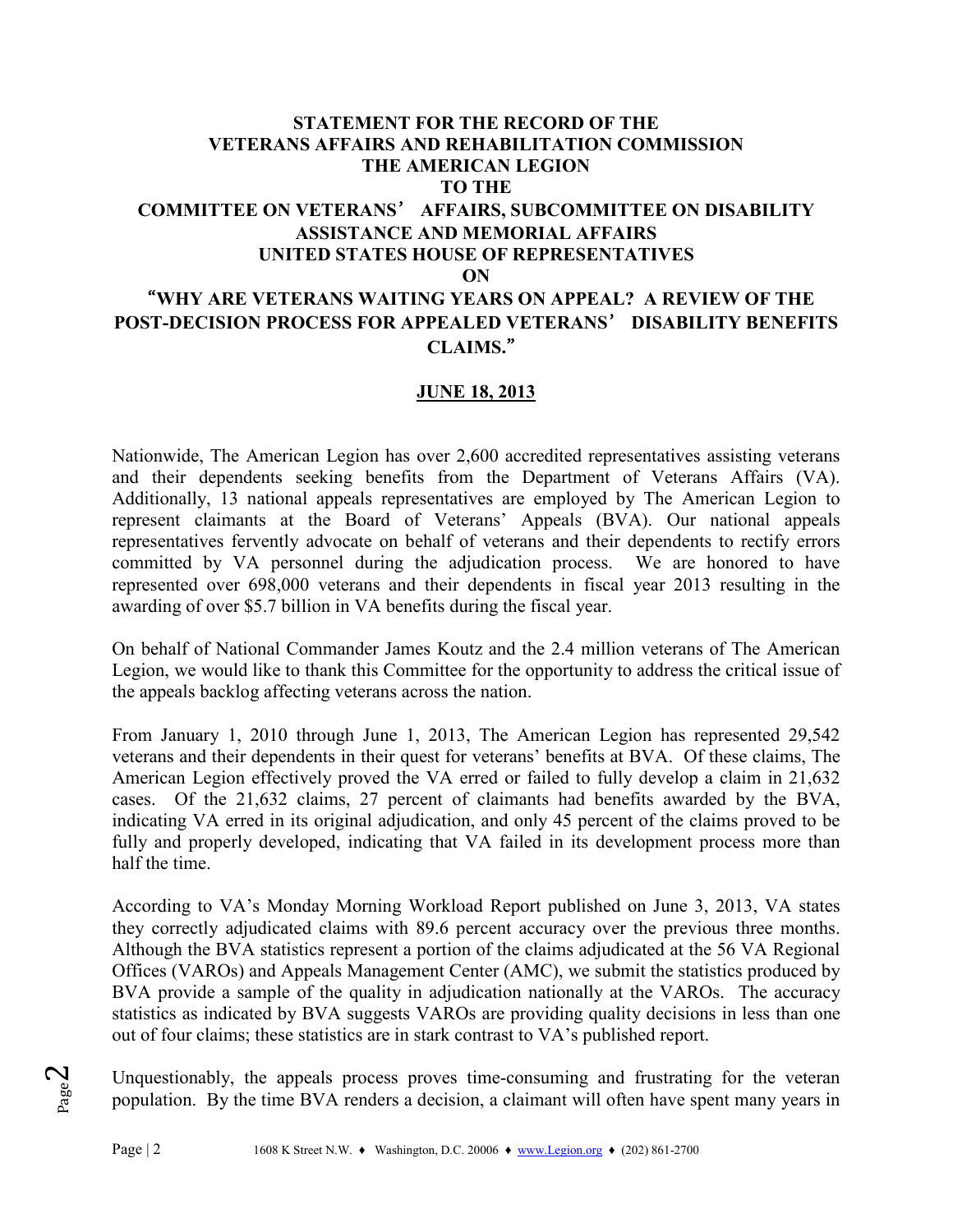the appeals process, beginning with enduring the backlog at the VARO. Furthermore, in roughly half of the claims presented to BVA, the claims are remanded with clear instructions to AMC on how the claim should be developed:

Included within a BVA remand, clear instructions are provided to AMC how to proceed with the claim. Instructions often include:

- Providing a veteran with a Veterans Claims Assistance Act (VCAA) notification
- **Providing a VA C&P examination**
- Gathering information from other federal agencies pertinent to the development of the claim
- **Providing the veteran with ample opportunity to supply private records** pertinent to the development of the claim

Common reasons for BVA to remand claims include:

- Failure to provide the VCAA notification
- Inadequate VA compensation and pension  $(C\&P)$  examinations
- Failure by veterans service representatives (VSRs) to properly develop claims, to include considering claims not only as directly related to service, but also manifesting by a previously service connected condition or aggravated by a previously service connected condition

Upon the completion of the necessary development of the claim, AMC renders a decision. A veteran has the right to appeal any decision provided by AMC; if a claim is denied, the claim is automatically returned to the BVA for review. Again, The American Legion's national appeals representatives will review the evidence, prepare an informal hearing presentation, and submit the claim to BVA for their review.

Unfortunately, despite clear instructions given by BVA administrative law judges within its original remand, The American Legion's representatives frequently successfully argue that AMC failed to comply with the clear instructions resulting in yet another remand. Insiders familiar with this process of repeated remands for the same claim refer to this endless cycle as the "perpetual remand wheel" where a claimant has to endure even more months, and often years, of claim development prior to receiving a final decision from BVA. Of course, this process can continue well beyond BVA's final decision if the veteran elects to appeal BVA's decision to the United States Court of Appeals for Veterans Claims.

The heart of this matter largely lies in the manner VA initially adjudicates its claims. VA Secretary Eric Shinseki and Undersecretary for Benefits Allison Hickey have repeatedly stressed the need for VA to improve its accuracy in claims' adjudication. VA often points to the accuracy percentage provided in the Monday Morning Workload Report; however, those statistics are fluid. If a claimant appeals a VA rating decision, and it is ultimately remanded or granted, then logic would dictate that the claim was inaccurately rated by the VARO, and the accuracy statistic